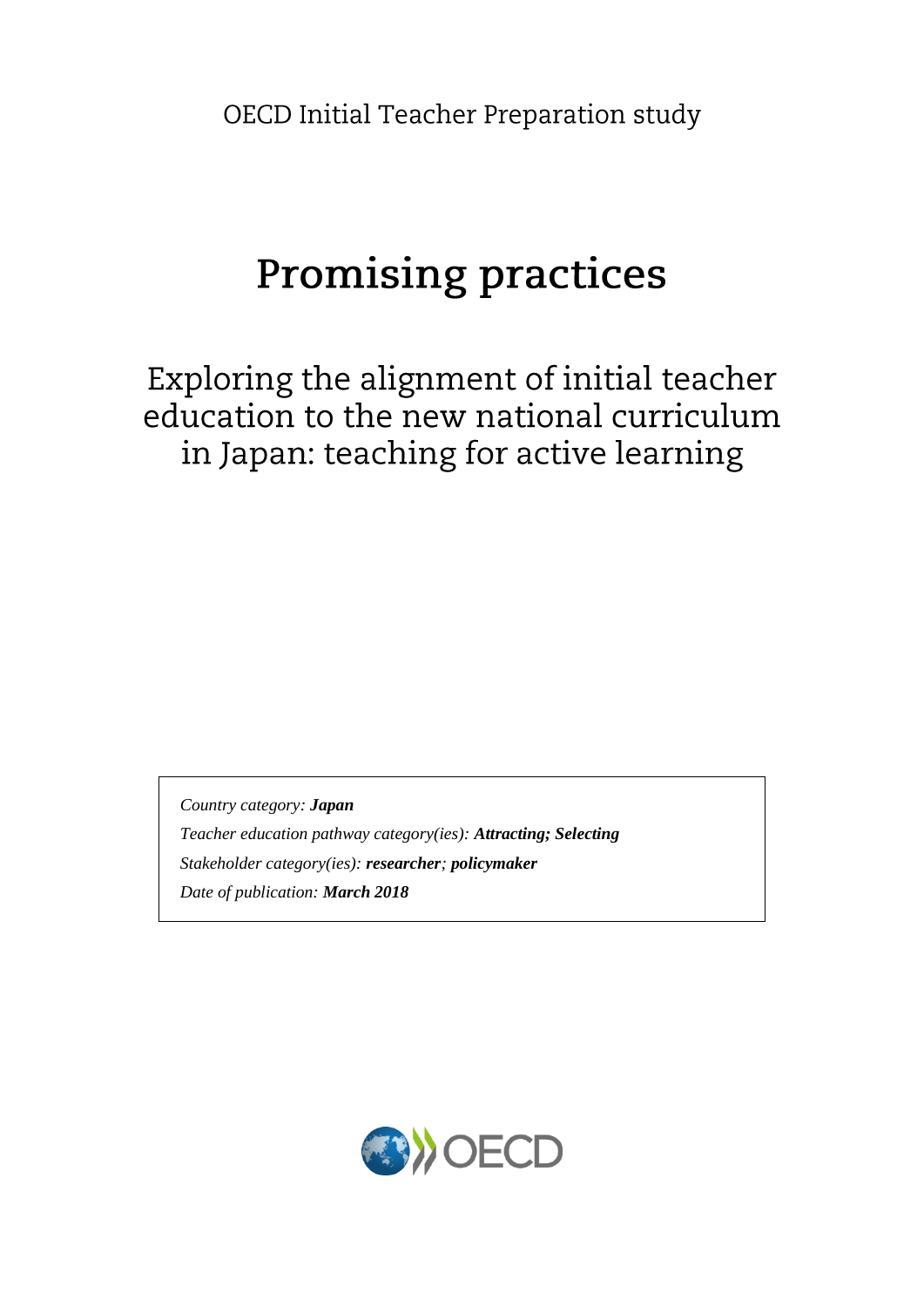This case study describes a "Promising practice" drawn from an OECD review of Initial Teacher Preparation in Japan from 5-9 September 2016.

The OECD Review Team – Hannah von Ahlefeld (OECD), Francesca Caena (University of Venice), Kjetil Helgeland (OECD) and Danielle Toon (Learning First) – identified a number of "Promising practices" in each country. These practices may not be widespread or representative, but seen in the context of other challenges, they represent a strength or opportunity to improve the country's initial teacher preparation system – and for other countries to learn from them.

This work is published under the responsibility of the Secretary-General of the OECD. The opinions expressed and arguments employed herein do not necessarily reflect the official views of OECD member countries.

This document and any map included herein are without prejudice to the status of or sovereignty over any territory, to the delimitation of international frontiers and boundaries and to the name of any territory, city or area.

You can copy, download or print OECD content for your own use, and you can include excerpts from OECD publications, databases and multimedia products in your own documents, presentations, blogs, websites and teaching materials, provided that suitable acknowledgement of OECD as source and copyright owner is given. All requests for public or commercial use and translation rights should be submitted to rights@oecd.org.

Requests for permission to photocopy portions of this material for public or commercial use shall be addressed directly to the Copyright Clearance Center (CCC) at info@copyright.com or the Centre français d'exploitation du droit de copie (CFC) at contact@cfcopies.com.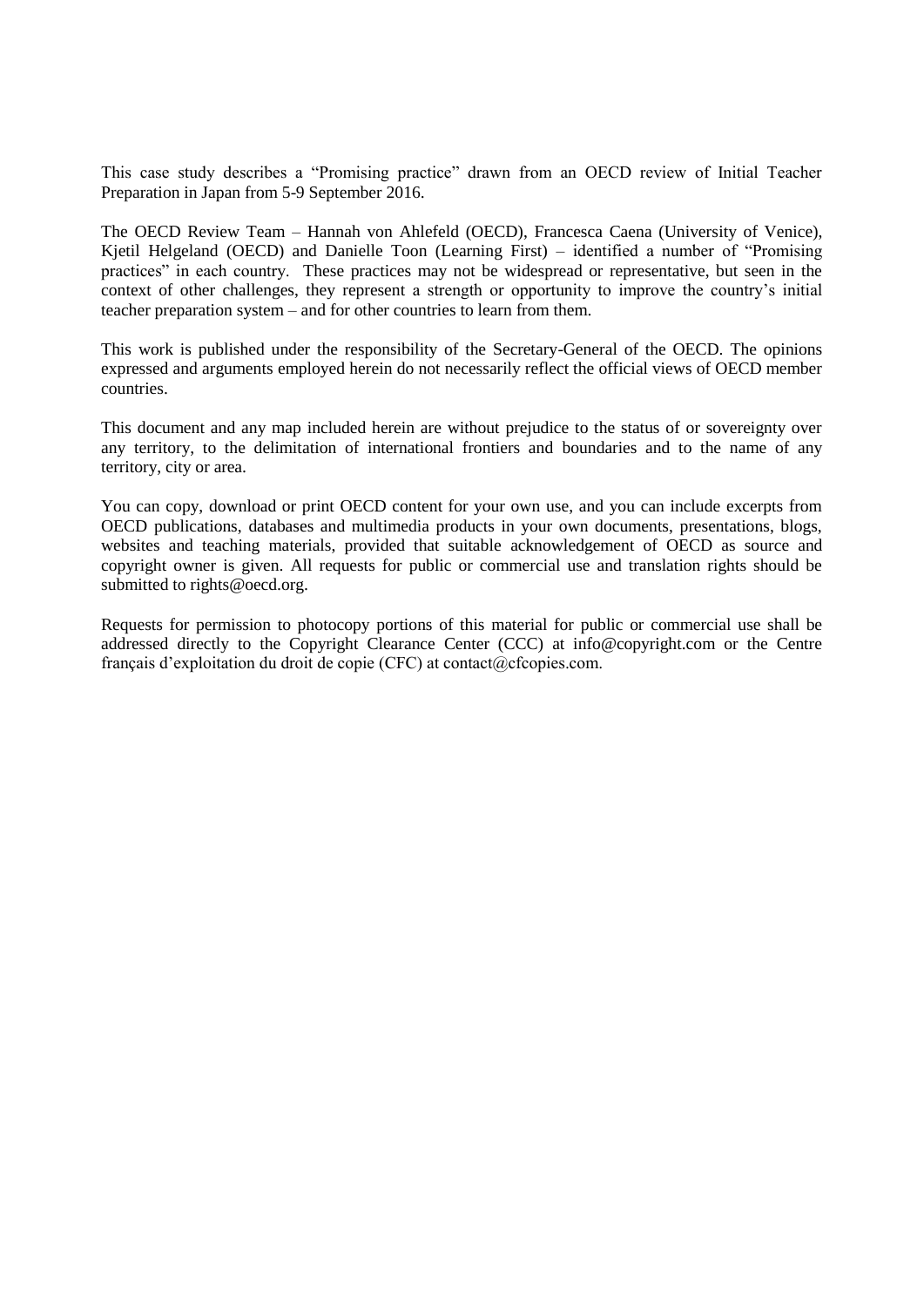# *Promising practice 2. Exploring the alignment of initial teacher education to the new national curriculum in Japan: Teaching for active learning*

## **Context**

In 2012, in response to new issues and challenges in Japan brought about by globalisation, modernisation, demographic decline and the rapidly changing socioeconomic landscape, the Japanese government created the Council for the Implementation of Education Rebuilding. Headed by the Prime Minister, the Council brought together experts from different fields to formulate ten global recommendations, including policy recommendations for developing the Second Basic Plan for the Promotion of Education (2013-17).

Japan is now finalising its Third Basic Plan for the Promotion of Education (2018-22), which includes a National Curriculum Reform organised around three pillars:

- Cultivating human nature and the ability to pursue learning so that one strives to apply learning to life and society, particularly the competencies for living required for the new era;
- Acquiring knowledge and technical skills; and
- Developing the skills to think, make judgements and express oneself to be able to respond to unprecedented situations.

According to OECD (2018), the national curriculum in Japan, which is revised around every 10 years, "not only specifies what children should learn, but also how they should learn and what they should be able to accomplish. In that regard, the curriculum seeks to improve the learning process from the perspective of proactive, interactive and authentic learning (**active learning**)."

Active learning strategies are those that promote the engagement of students in their own learning. Active learning practices typically include class discussion, mock lessons, group work, games and debate. Technology can be a useful tool to support active learning. While some studies reveal a high correlation between the use of these strategies and student performance (Orlich et al., 2013), high levels of teacher self-efficacy are most commonly associated with regular use of active learning strategies and participation in professional development. In other words, the more teachers participate in training activities, the more confident they should feel about their ability to teach, and the more they should use such strategies. (Le Donné, Fraser and Bousquet, 2016; OECD, 2014)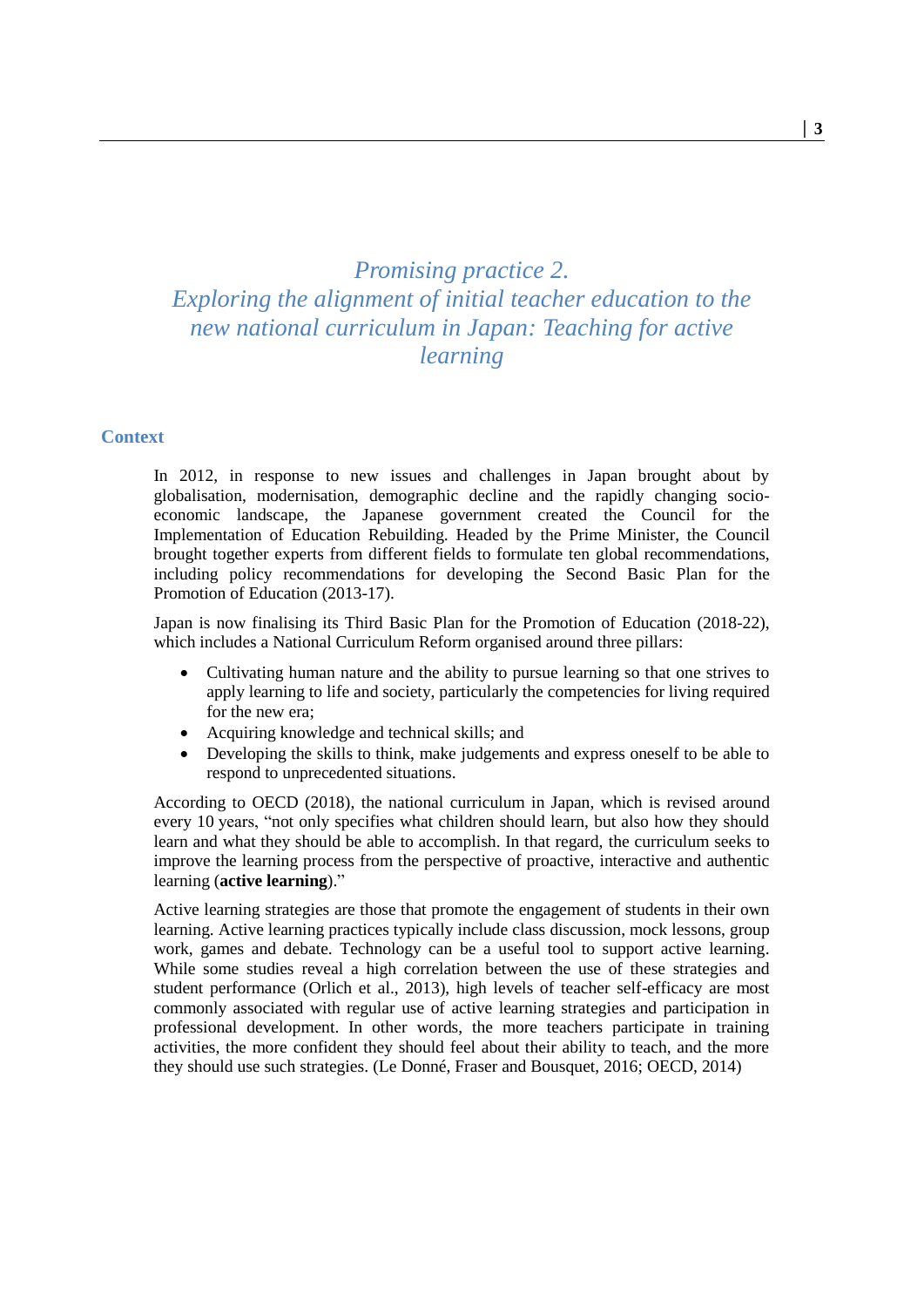### **How is the new national curriculum aligned to initial teacher education?**

Ensuring the candidate teachers and new and experienced teachers can use active learning strategies is therefore critical to the successful implementation of the new national curriculum. However, transforming teaching from a knowledge transmission model to an active learning one is a great challenge.

In 2017, the OECD was invited to carry out an Education Policy Review to examine the current curriculum reform agenda in Japan (OECD, 2018). In one of its recommendations, the report (p. 161) highlighted the importance of making additional investment in initial teacher education, induction and continuous professional development to ensure that teachers are able to adapt to the new curriculum, focus on effective teaching and learning and that they have flexible resources that reflect active learning and encourage cross curriculum learning".

In Japan, steps are being made to start to develop a new pedagogy to foster students' active engagement in learning, in line with the demands of the revised national curriculum.

- In 2015, the National Institute for School Teachers and Staff Development (NITS) launched the Center for Innovation and Research in Education (formerly Education Centre for Future Learners) to search and acquire better teaching practices fostering of pupils' active engagement in learning.
- Revisions to the Special Act for Education Personnel on 31 March 2017 require every BOE to set a "Capability Index for the Enhancement of the Quality of School Principals and Teachers (Teachers' Capability Index)". This revision seeks to launch an explicit framework for teachers' professional development that cuts across ITE and CPD providers. It is the responsibility of BOEs to set the Teachers' Capability Index, and the Act requires BOEs to align teachers' professional development to the Teachers' Capability Index.
- Ministry of Education, Culture, Sports, Science and Technology (MEXT) is preparing guidelines for an "integrative teacher curriculum reform" to help prepare and develop teachers to meet the demands of active learning and other aspects of the national curriculum. There is no legal provision explicitly defining what constitutes a teacher's talent or skills. The issue has been discussed in the Central Council for Education, and the Council's Report has elaborated on the competencies and skills required for teachers. Recently, however, there is a political pressure for making explicit standards for teachers in different carrier stages, and the BOEs and ITP providers work in collaboration to draft these standards.

#### **Why is it an opportunity?**

The OECD Review Team in its visit to Japan from 5-8 September 2016 concluded that aligning the national curriculum with ITE is an opportunity in that:

 MEXT and some Boards of Education, teacher education institutions and schools are *exploring how they can align themselves with the revised national curriculum* in the sense that they are developing guidelines and programmes to support teachers to adopt active learning strategies, including digital ones – and ultimately improve the relevance and quality of ITE programmes.